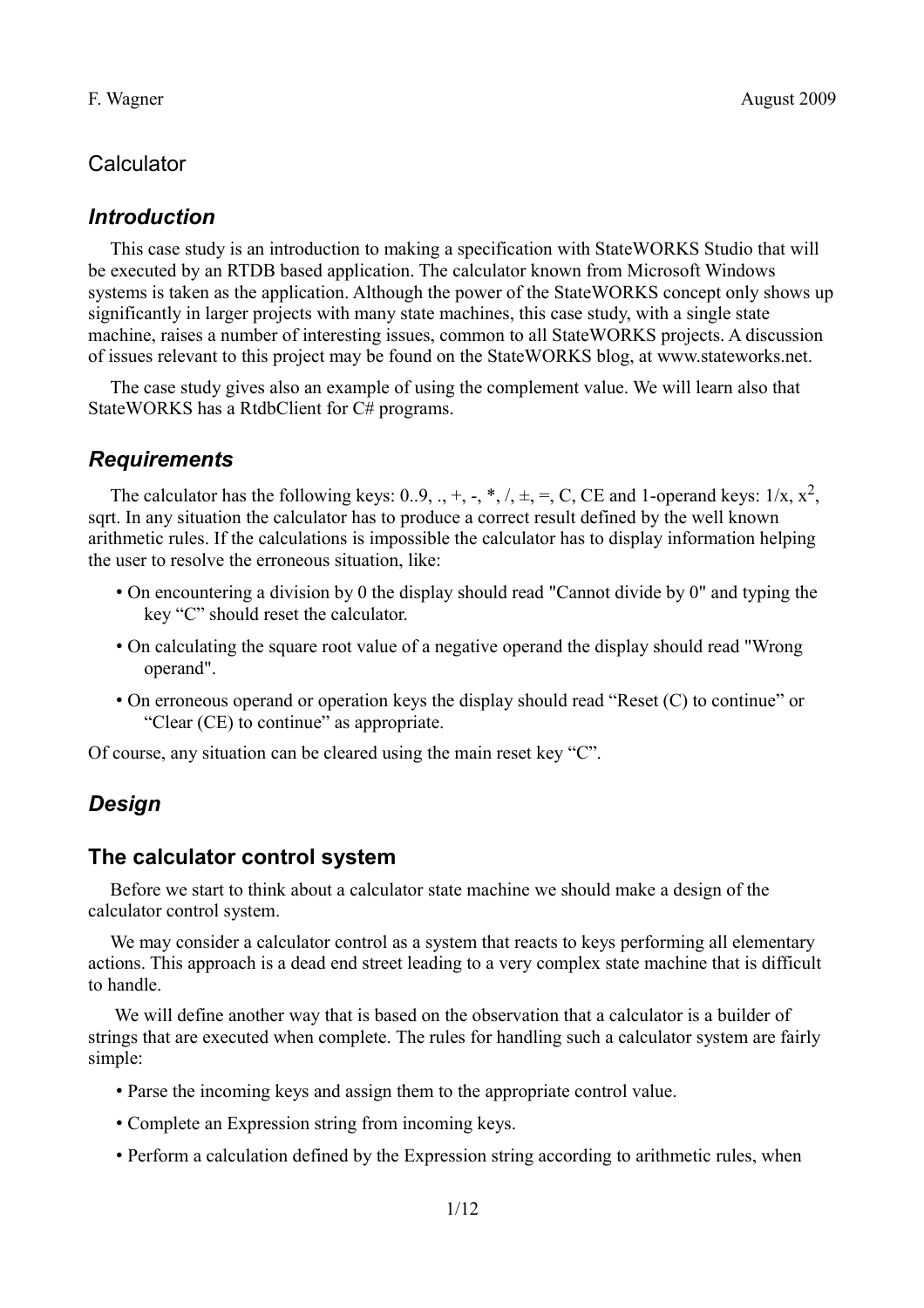encountering operator keys  $+$ ,  $-$ ,  $*$ , / as well as the Equals key  $=$ . We notice that we need several calculation functions as the the rule for a calculation after Equals key and addition and subtraction operators are different than for multiplication and division operators.

## **The RTDB based control**

As we are going to define a calculator control realized by a StateWORKS run-time system, and in fact implemented by defining the specification we have to take into account the RTDB objects used. The objects have specific control features that are used by the specification [1]. We will use only two types of objects: DAT and OFUN.

The functioning of an object DAT is described by the state transition diagram in [Figure 1.](#page-1-0) After start-up a DAT object is in the state UNDEF. The first data change forces it to go to the state CHANGED. If the DAT state is used (consumed) by another object, it goes to the state DEF. Effectively, it loops between the states DEF and CHANGED: any data changes forces it to go to the state CHANGED and if this event is used by another object it returns to the state DEF.



<span id="page-1-0"></span>*Figure 1: DAT state transition diagram*

The object OFUN is an interface for user-written functions. It is an input/output object, i.e. it is controlled by actions and generates control values. An action is an integer number that is passed to the called function as a parameter. The control values are integer numbers – return values of the called function.

As the control problem has been defined as string processing we will use objects of type DAT for storing strings. The objects of type OFUN will be used to call Output Functions. The Output Functions will access the object DAT to do the actual data processing. Therefore they are specified in an I/O Unit used by programming the Output Functions.

So, we have to design a system which recognizes incoming keys, builds a syntactically correct Expression string and performs arithmetic operations if they are due. The task of the state machine is to call appropriate functions and handle erroneous situations caused by unexpected keys or calculation errors.

According to StateWORKS design philosophy we are going to specify a state machine that performs the control flow. The data flow will be realized by specific Output Functions: we will use parsers to do the job of constructing the operands as well as doing the calculations.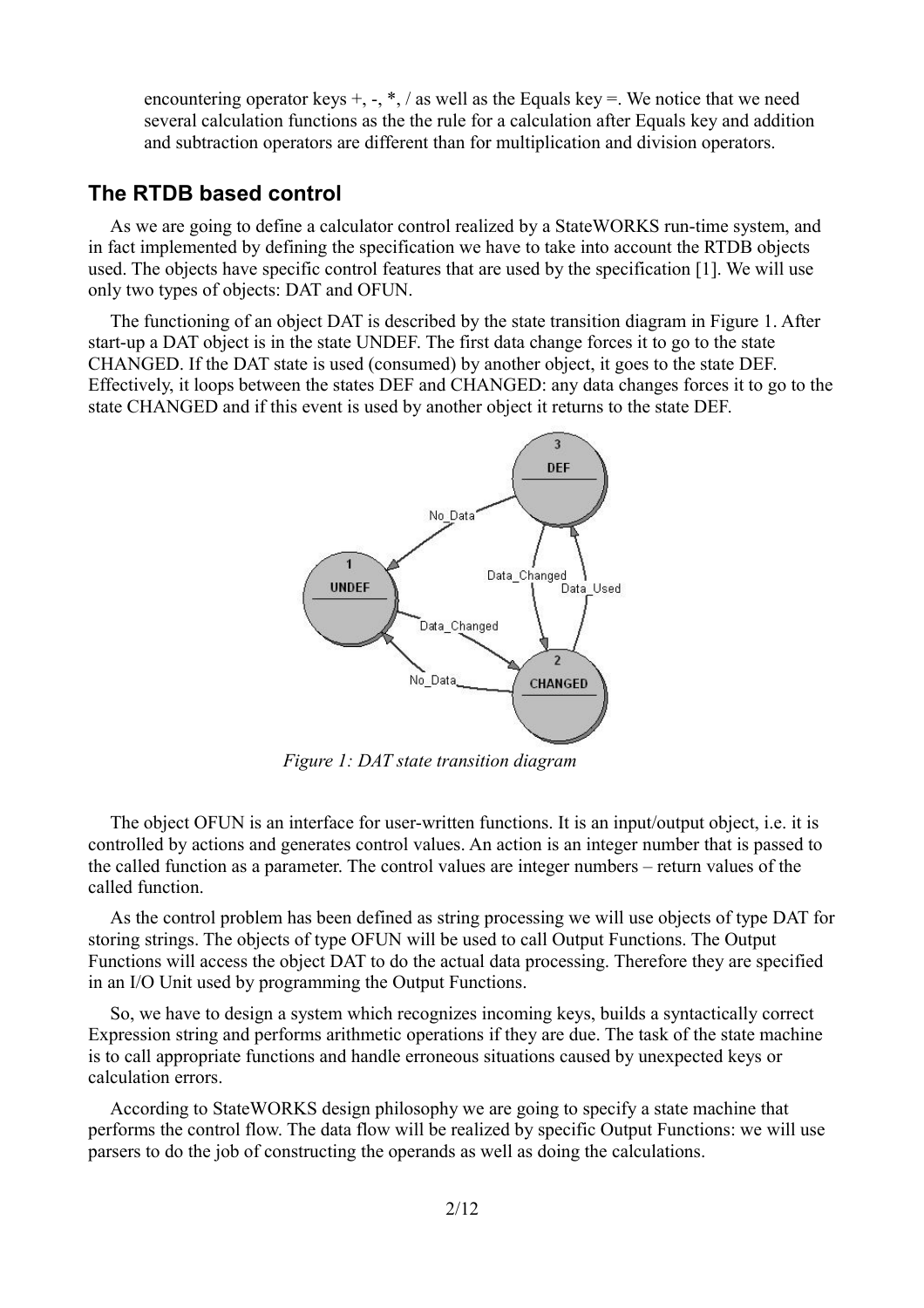## **RTDB objects required**

Before we continue we should decide what objects are required for the Calculator control. In this moment we see the following DAT objects:

- **Key** to store the entered keys
- **Expression** to store the Expression string to be processed
- **Display** to show the entered keys and the calculation result
- **Result** to store the last result (due to its double function **Display** cannot store the result)

For specifying the state machine we need also objects of type OFUN that are the software interface to the Output Function. We need several functions shown in [Table 2.](#page-4-0) Instead of providing an OFUN object for each function we define only two of them which we call:

- **Ofu\_Parse**
- **Ofu\_Calculate**

Later we will add another OFUN object:

#### • **Ofu\_Expression**

Each Output Function receives a parameter (the value of the Output name) which is used to select the called function.

### **Control values**

The specification of the state machine requires a definition of control (input) values and output values. Analyzing the possible impact on the control we distinguish a few groups of keys that define the control values in [Table 1.](#page-3-0) Any key in a group has the same impact on the state machine behavior. For instance, typing the key + has the same effect as typing the key -. Similarly, typing the key sqrt has the same effect as typing the 1/x. We discuss behavior and not the calculation result. The called function knows the specific key typed and performs the calculation taking into account that key.

As we use the DAT data type for storing the Key value a change of the object **Key** value is represented by the control value Key\_CHANGED which activates the output *MatchKey* calling the function *Parse* (see the object **Ofu\_Parse**) with the parameter 1. The function *Parse* returns a value identifying the key.

The functions *Calculate* (see the object **Ofu\_Calculate**) returns a value indicating whether the calculation has been successful or failed.

The functions *ExpressionCheck* (see the object **Ofu\_Expression**) returns a value indicating whether the Expression is empty.

Appendix 1 shows the declarations of the Output Functions which will need to be programmed.

#### <span id="page-2-0"></span>**Parsing the key**

The task of the state machine will be to supervise the keys typed at any time. First, the state machine decides whether the entered key make sense in a given situation. If unexpected the key may be ignored or should produce an info on the display. If the key is expected the state machine should decide what to do at that moment. The decision is very coarse; its is not the task of the state machine to decide which arithmetic operation to do. Output Functions return a value that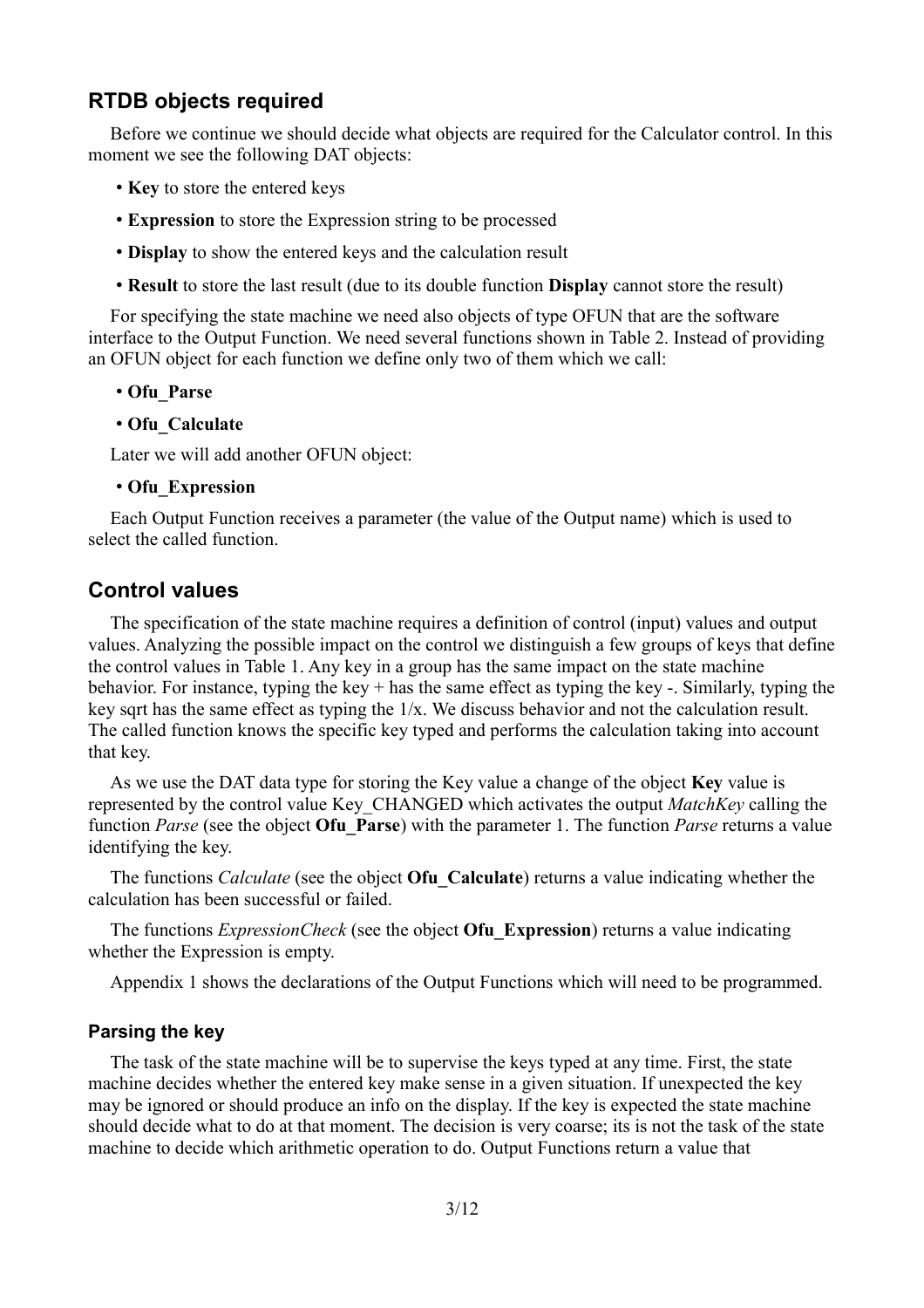corresponds to the result and this value is used by the state machine as a control value to supervise the calculation process.

| <b>Meaning</b>          | <b>Keys</b>      | Object                | <b>Control value</b> |
|-------------------------|------------------|-----------------------|----------------------|
| Key change              |                  | <b>Key</b>            | Key CHANGED          |
| Digit                   | $0-9,$ .         | Ofu Parse             | DigitMatched         |
| AddSub                  | $+,\,$ -         | Ofu_Parse             | AddSubMatched        |
| MulDiv                  | $*,/$            | Ofu Parse             | MulDivMatched        |
| Equals                  | =                | Ofu_Parse             | EqualsMatched        |
| Sign                    | 士                | Ofu Parse             | SignMatched          |
| Backspace               | Backspace        | Ofu Parse             | Backspace            |
| 1Op                     | $1/x, \%$ , sqrt | Ofu Parse             | 1OpMatched           |
| Clear                   | <b>CE</b>        | Ofu Parse             | ClearMatched         |
| Reset                   | $\mathcal{C}$    | Ofu Parse             | ResetMatched         |
| No key (empty)          |                  | Ofu Parse             | AckMatched           |
| Calculation ok          |                  | Ofu Calculate         | Ok                   |
| Calculation error       |                  | Ofu Calculate         | Error                |
| Expression is empty     |                  | <b>Ofu_Expression</b> | ExprEmpty            |
| Expression is not empty |                  | <b>Ofu_Expression</b> | ExprNotEmpty         |

<span id="page-3-0"></span>*Table 1: Control values*

The key role in the state machine execution will play the object **Key** which change will trigger the function *MatchKey* via the Output Function *Parse*. This function will return the control value Key CHANGED (see [Table 1\)](#page-3-0). Any key change will trigger an action that will also clear the key; this is necessary to allow a repetition of the same key. Clearing the key will generate another Key CHANGED control value but this time the function Parse will return an acknowledgment signal AckMatched which actually means "the key is an empty string". AckMatched plays an important role in a specification, being used to terminate transitions.

# **Output names**

The Output names define the functions (see [Table 2\)](#page-4-0) that are to be called as Input-, Entry- or Exit-Actions. All objects used are strings; hence the functions are parsers analyzing strings and transforming them only locally to float numbers for calculations. The functions are called using Output Functions *Parse* and *Calculate*. Later we will add another Output Function called *Expression*. An Output Function gets a parameter (Output name) which defines the specific function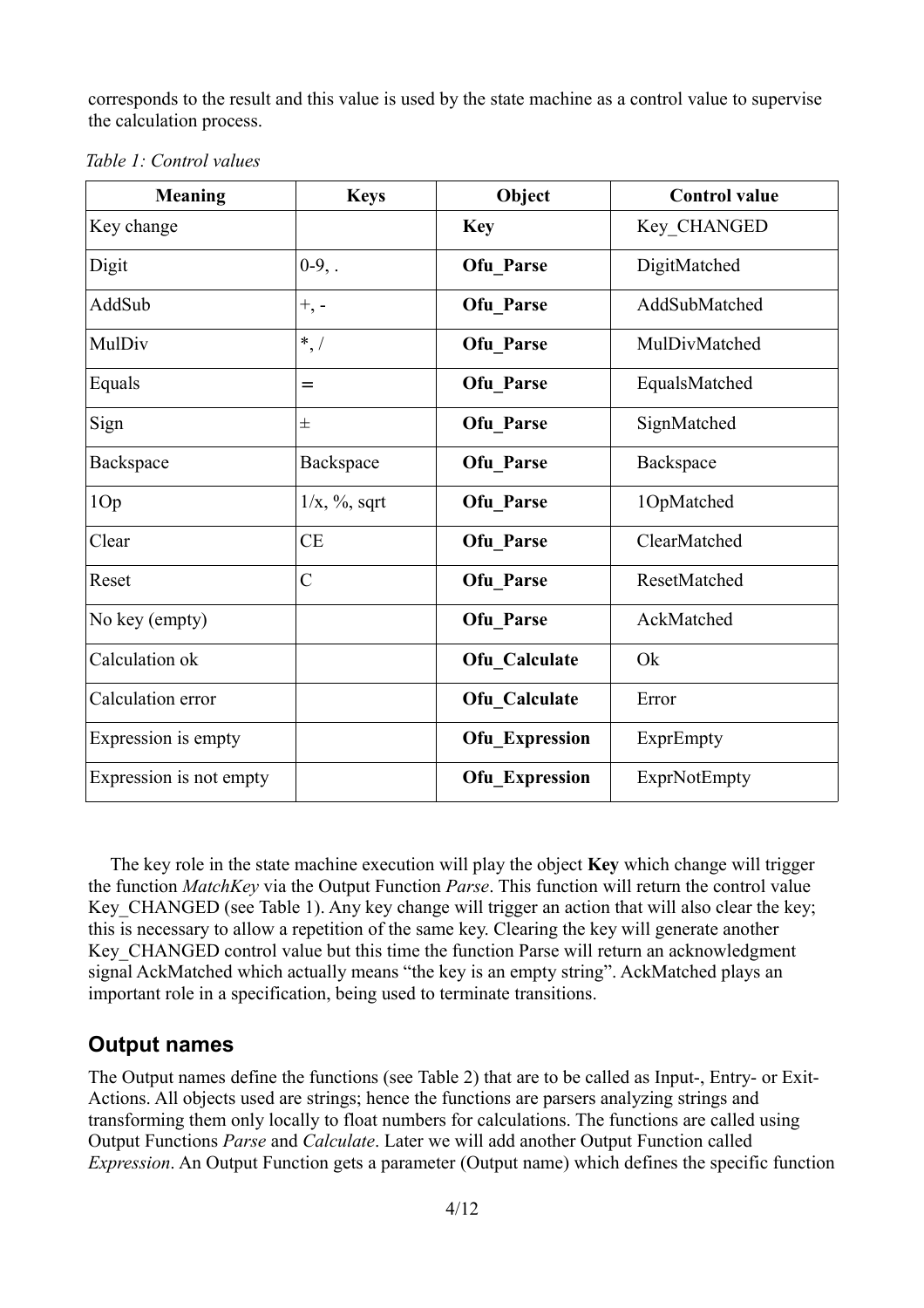to be called by the Output Function. So, for instance getting the parameter 7 the Output Function *Calculate* will carry out a specific function *AddToNumber*().

### *Building operands*

Typing a Digit key should activate a function *AddToNumber* that creates the operand. The function creates a string from the digits and a dot character. The string must have not more than one dot, no trailing zeros and a leading zero must be added if the first entered key is a dot.

|                                                             | Function defined by<br>Output name | <b>OFUN</b>    | Parameter      |
|-------------------------------------------------------------|------------------------------------|----------------|----------------|
| Triggered by<br>$+, \frac{*}{*}, \frac{*}{*} = \text{keys}$ | MatchKey                           | Ofu Parse      | 1              |
|                                                             | AddToNumber                        | Ofu Calculate  | 7              |
|                                                             | CalculateLast                      | Ofu Calculate  | 6              |
|                                                             | CalculateAll                       | Ofu Calculate  | 5              |
|                                                             | CalculateT                         | Ofu Calculate  | 10             |
| Triggered by<br>other keys                                  | ChangeSign                         | Ofu Calculate  | 9              |
|                                                             | DeleteLastDigit                    | Ofu Calculate  | 8              |
|                                                             | Calculate1Op                       | Ofu Calculate  | 12             |
|                                                             | Reset                              | Ofu Calculate  | 15             |
|                                                             | Clear                              | Ofu Calculate  | 13             |
| Auxiliary                                                   | DisplayResetMsg                    | Ofu Calculate  | 4              |
|                                                             | DisplayClearMsg                    | Ofu Calculate  | 3              |
|                                                             | ChangeOperation                    | Ofu Calculate  | 14             |
|                                                             | ClearDisplay                       | Ofu Parse      | $\overline{2}$ |
|                                                             | PrepareExpressionT                 | Ofu_Parse      | 3              |
|                                                             | CheckExpression                    | Ofu Expression |                |

<span id="page-4-0"></span>*Table 2: Output Functions*

### *Calculating operations*

The function that performs arithmetic operations:  $+$ ,  $-$ ,  $*$ ,  $\prime$  is a more complex one. To start with, we define two such functions: *CalculateAll and CalculateLast* that are results of the following observations: clicking on a key that triggers an arithmetic operation  $(+, -, *, /, =)$  the function called gets a few possible strings that are illustrated by examples shown in [Table 3.](#page-5-0)

The strings that are at any time to be processed require maximum none, one or two operations, whereas  $+$ ,  $-$ ,  $=$  may trigger up to two operations and  $*$ ,  $/$  may trigger max one operation. In principle, the function *CalculateAll* will be called if the keys +,-,= are used and the CalculateLast will be triggered by keys  $*$  or /.

The other functions are straightforward ones like: *ClearDisplay* or *ChangeSign*; their names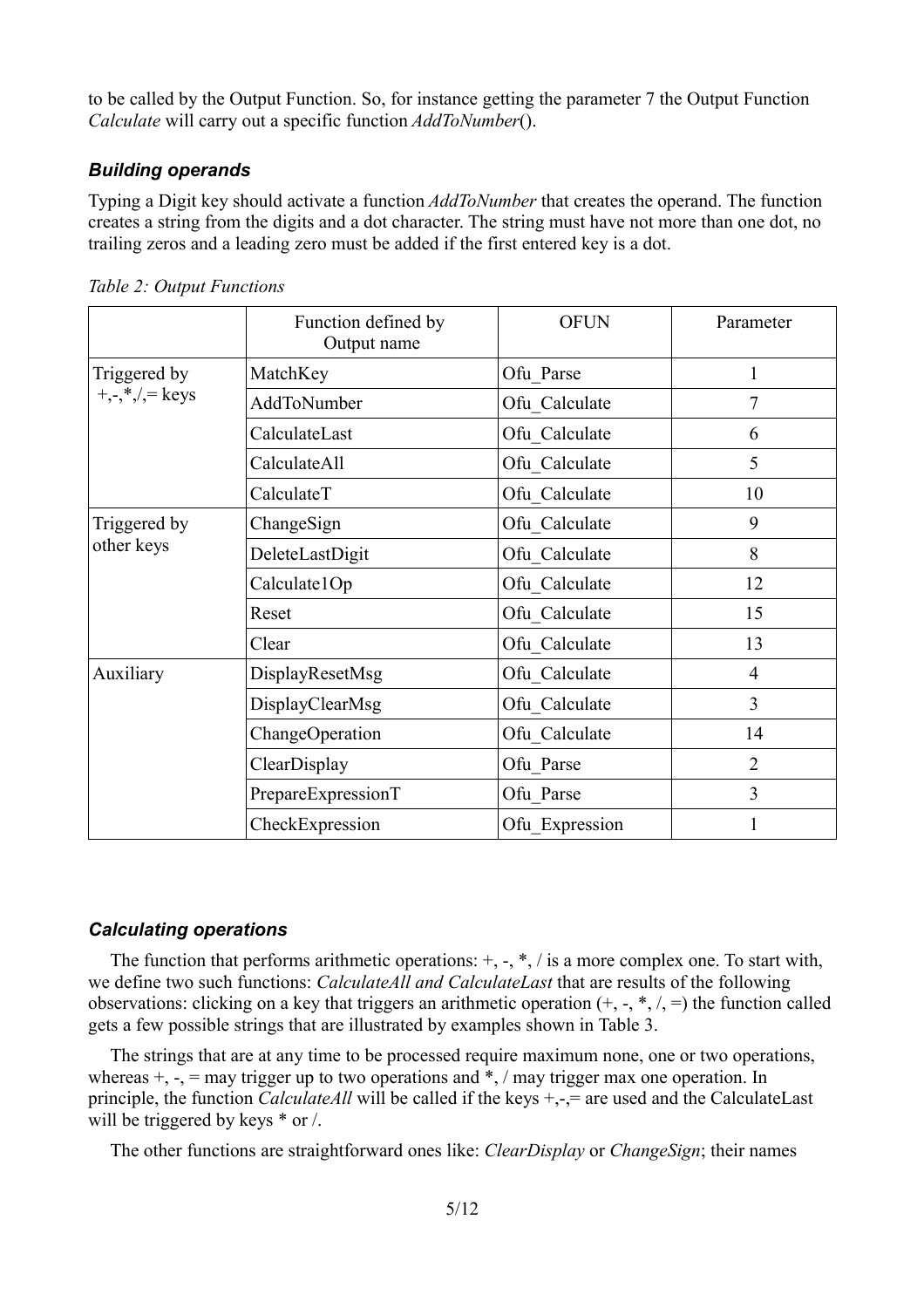define quite well their simple functionality.

Understanding the rules of operations that are to be carried out in the calculator we are able to start the specification of the calculator state machine that we have called *Calculator*.

| <b>String</b>           | <b>Calculation</b>                            | <b>Number of operations</b> |
|-------------------------|-----------------------------------------------|-----------------------------|
| $2.3+$                  | do nothing                                    | none                        |
| $2.3 + 4.07*$           | do nothing                                    | none                        |
| $2.3 + 4.07 +$          | add and continue with $6.37+$                 | one                         |
| $2.3 + 4.07 =$          | add and terminate (result 6.37)               | one                         |
| $2.3 + 4.07*2*$         | multiply and continue with $2.3+8.14*$        | one                         |
| $2.3 + 4.07 \times 2 +$ | multiply and add and continue with $10.44+$   | two                         |
| $2.3 + 4.07*2 =$        | multiply and add and terminate (result 10.44) | two                         |

<span id="page-5-0"></span>*Table 3: Examples of basic calculations*

### **State machine specification**

We begin with a simple calculator with functionality limited to the four arithmetic functions represented by the keys  $+,-$ ,\*, $/$ . In next stages we shall expand it to a standard calculator corresponding more or less to the Windows one. But we improve on it, by adopting the normal operator precedence rules for arithmetic expressions, as in fact in the "scientific" mode of the Windows calculator. The projects should be opened in a StateWORKS development environment so as to see all the project details.

#### *Simple calculator*

The state machine *CalculatorSimple* is shown in [Figure 2.](#page-6-0) The calculation is triggered by a change of the object **Key**. As this event should trigger the state machine in any state we put it in the Always section (see [Figure 3\)](#page-7-0). The discussion below refers to the specification details in the document Calculator.xml (note that this document applies to the full Standard calculator).

The Calculator has many Actions. Assuming that each action will be an Entry Action of a state the state machine will have a lot of states. Using the Mealy model we will as a rule need fewer states. We try to optimize the design using a mixed Mealy-Moore model. As a rule, the state machine is designed in such a way that an event triggers an Input Action in the present state and forces a transition to another state. The other state is a busy state whose function is to acknowledge the realization of the calculation function (see the discussion in the section ["Parsing the key"](#page-2-0)). This acknowledgment is ANDed with the calculation result which determines the next done state. So, for instance if a digit key is entered (DigitMatched) in the state Init the Input Action ClearDisplay is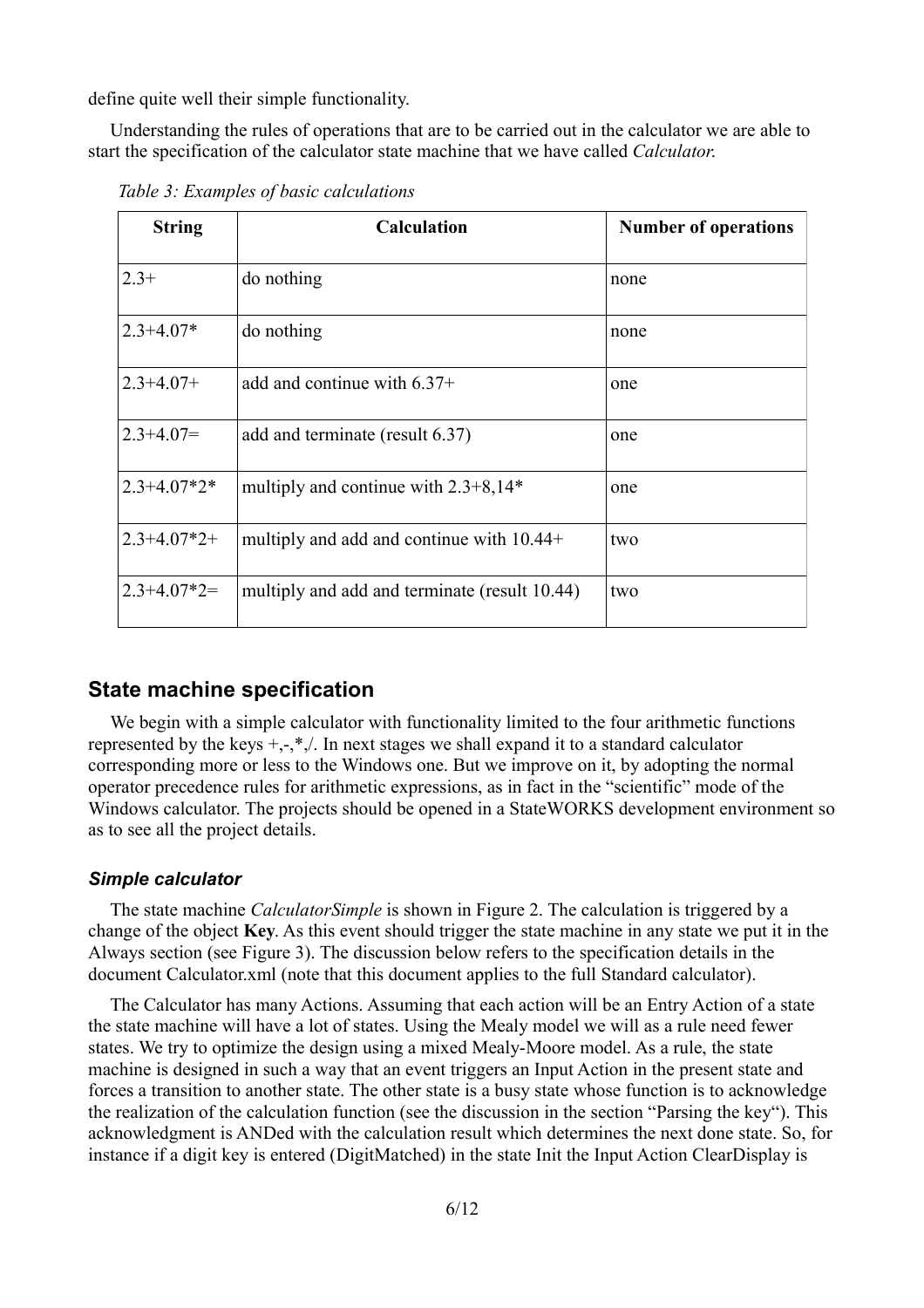performed and the state machine goes to the state AddToNumber where the Entry Action AddToNumber is performed. The end of the calculation forces the transition to the state Number.

Several keys (Backspace,  $+/-$ ,  $*$ , C) cause the Input Action to be done and then go the state Idle Busy waiting there for the calculation acknowledgment. The state machine returns to the state Idle either directly (if the calculation result is Ok) or via Error or ErrorClear state if the calculation is erroneous; there are various different errors possible. The state machine waits in the error states for keys: C and/or CE returning eventually via Idle\_Return to the state Idle.

In the error states we see a an interesting use of the complement value (see [2]) replacing the long OR condition of all keys matched that are relevant in this situation. It is especially important if the number of keys grows for a more complex calculator.

The state machine has four done states Idle, Number, Error and ErrorClear where the state machines waits for keys. Other states are busy states where the states machine waits briefly for acknowledgment of the calculation.



<span id="page-6-0"></span>*Figure 2: The Calculator Simple state transition diagram*

To expand the functionality of this simple calculator we would like to add the cash register function and a few 1-operand functions  $(1/x, %, sqrt)$ .

### *Extension by a cash register function*

The *cash register* function is a quite challenging problem. We use this term as it reminds one of the functionality of the key  $+$  on a cash register which is used to repeat the last addition operation. The windows calculator has some more sophisticated functionality whose sense is not quite clear.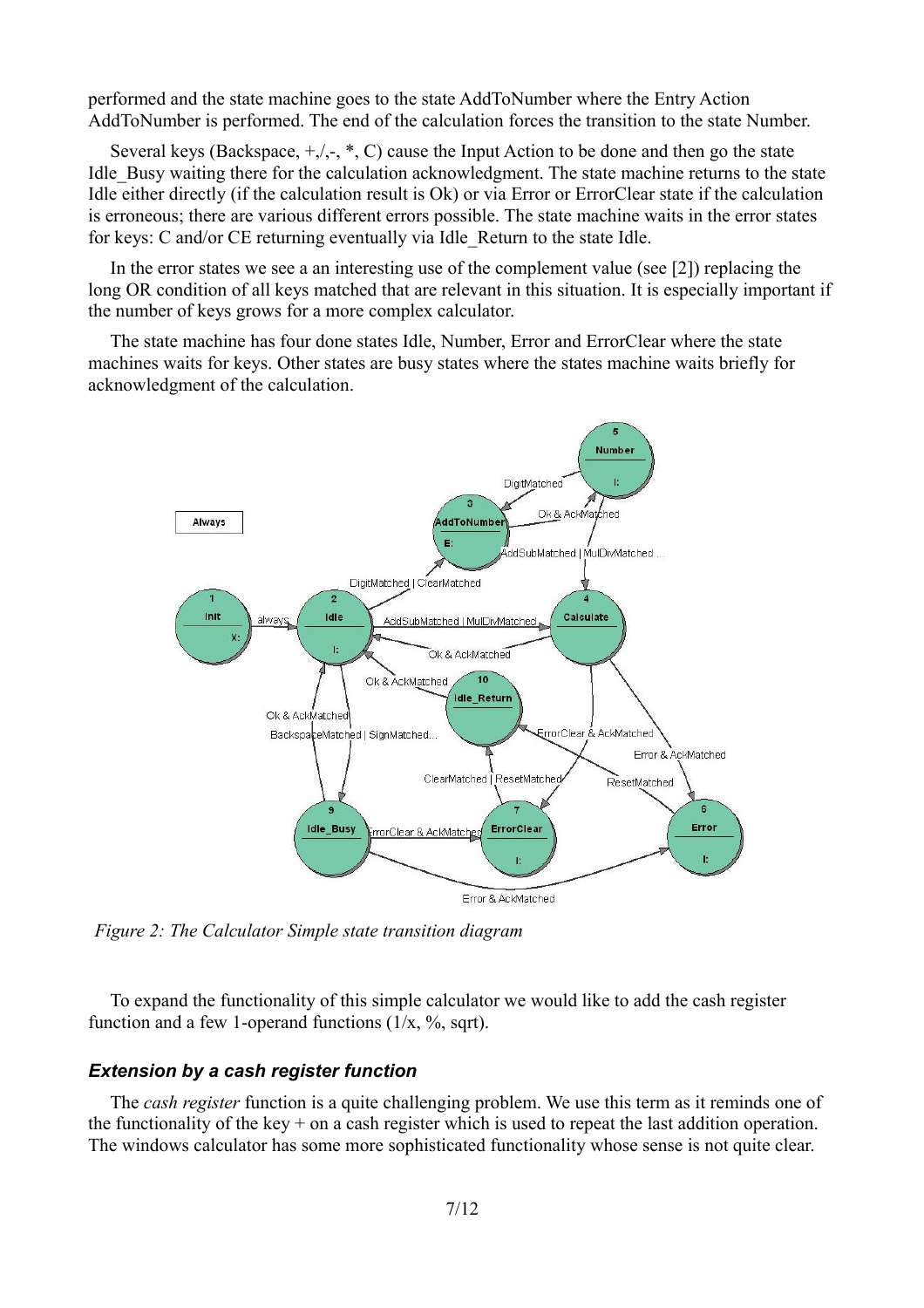At least we have not found any description of that feature. On any calculator the use of the Equals key (=) ends the current calculation. On many calculators repeated use of this key is just ignored. On a Windows calculator the repeated use of the Equals key produces some results that seem at first glance difficult to understand. Testing it long enough you discover the algorithm: it repeats the last operation with the last operand, whereas the terms "last operand" and "last operation" apply to the last operation performed on the Expression string (do not forget we stick to the normal arithmetic priority rules). A possible reason for this feature is to calculate compound interest. Entering  $1.06 * =$ one sees the square of 1.06, that is 1.1236. Further use of the  $=$  key then multiples the result by 1.06 again each time, and it can show that 12 years compund interest at 6% will double a sum of money. Te cash register function is illustrated by some examples shown in [Table 4.](#page-7-1)

We decided to implement the algorithm used in the Windows calculator considering it as an interesting challenge, without being sure what is it for. We even suspect that it is a side effect of the calculation algorithm used and not a requirement.

| Expression  |          | Result Expression<br>Т | Next results         |
|-------------|----------|------------------------|----------------------|
| $2+7=$      | 9        | $+7$                   | 16, 23               |
| $2+7+=$     | 18       | $+9$                   | 27,36                |
| $2+7=$      | $\theta$ | $-9$                   | $-9, -18$            |
| $2+7^* =$   | 4        | $+2$                   | 6, 8                 |
| $2 - 7*3 =$ | $-19$    | $-7*3$                 | $-40, -61$           |
| $5/2=$      | 2.5      | /2                     | 1,25, 0.625          |
| $1.05*=$    | 1.1025   | $*1.05$                | 1.157625, 1.21550625 |

<span id="page-7-1"></span>*Table 4: Examples for the cash register function*

To keep conformance with the general idea of processing strings in a calculator we decided to work out an ExpressionT string for the cash register function that can be derived from the Extension string used for calculations. Thus, if the Extension string changes the ExtensionT is actualized to be prepared at any time for a repeated sequence of the Equals string. To realize this functionality we need an object **ExpressionT**, a function *PrepareExpressionT* and a control value Expression CHECKED signaling the change of the Expression. In addition, we need the information about the content of the Expression: if the Expression changes the function *ExpressionCheck* is called and it has to be done at any time (see [Figure 3\)](#page-7-0). If the Expression is empty the ExpressionT is fixed and cannot be changed, otherwise it has to be changed according to the content of the Expression string. For processing of the ExpressionT we need an additional function *CalculateT*.

| Always                         | Key CHANGED | MatchKey        |  |
|--------------------------------|-------------|-----------------|--|
| Expression CHANGED<br>, Always |             | CheckExpression |  |

<span id="page-7-0"></span>*Figure 3: The Calculator state table: the section Always*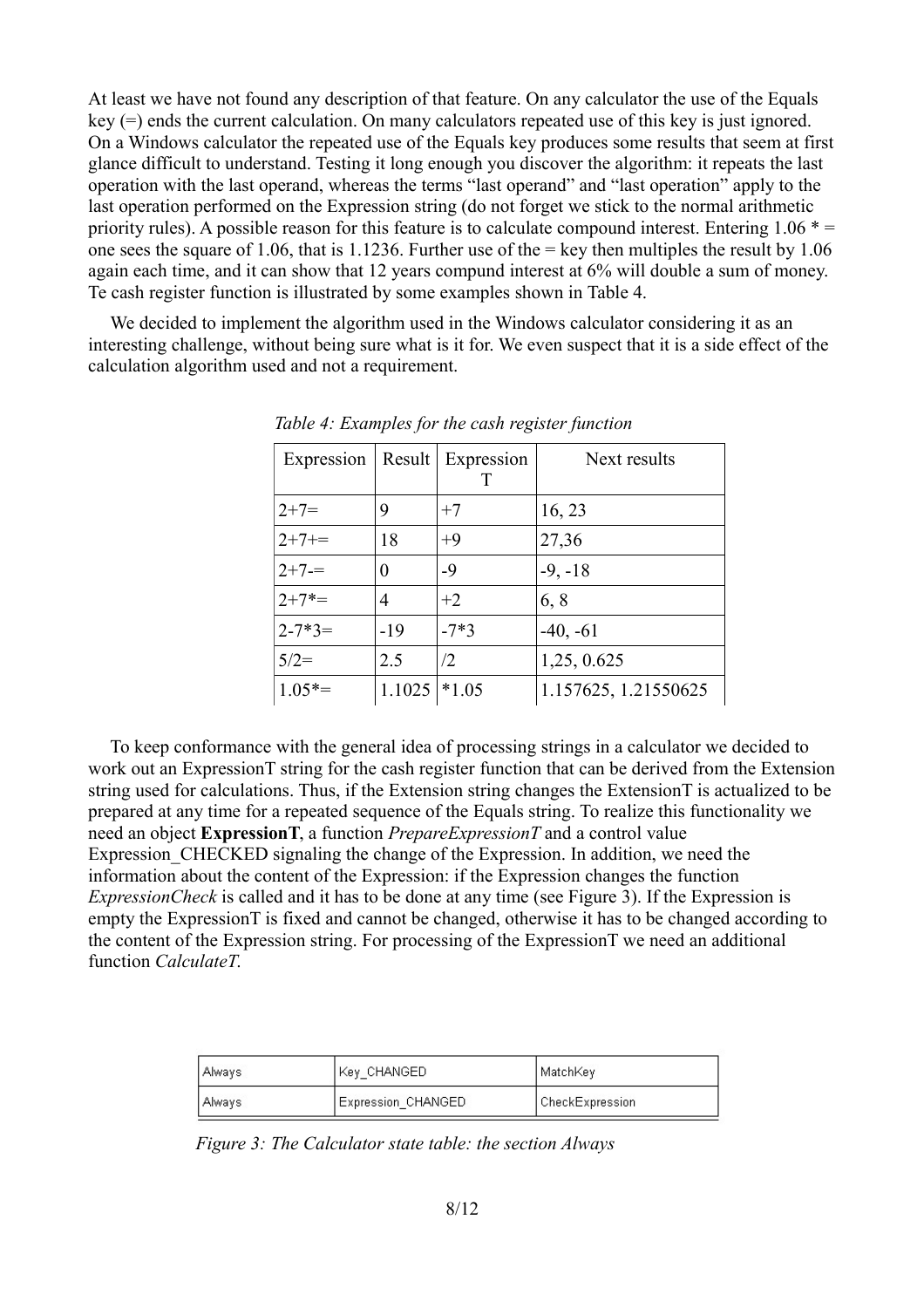To control the call to of the *CalculateT* t state machine gets an additional state CalculateT where the state machine goes always to the state Idle when the Equals key is matched. For details see the details of the specification of the state machine. The new state transition diagram is shown in [Figure 4](#page-8-0) and the full details are found in the document Calculator.xml.



<span id="page-8-0"></span>*Figure 4: The Calculator Simple with added cash register function: state transition diagram*

### *Standard calculator*

The extension to 1-operand functions such as *sqrt* is relatively easy. These functions are simple calculations so we call corresponding functions as input actions in the states Idle and Number. [Figure 5](#page-9-0) shows the state transition diagram of the complete Standard calculator. The 1-operand functions are treated as other functions: they trigger an Input Action in the present state and go the busy state where they wait for an calculation result. The only change in the state transition diagram is related to the error handling in the state Number. Depending on the calculation result and the user reaction (the use of a key C or CE) an 1-operand function may require a return to the state Number or a transition to the state Init. The additional states: Num\_Busy, Num\_ErrorClear and Num\_Return are required to solve the additional requirements.

The details of the state transition diagram are in the document Calculator.xml and the full specification for an RTDB based execution system which performs the Calculator in the document Standard xml.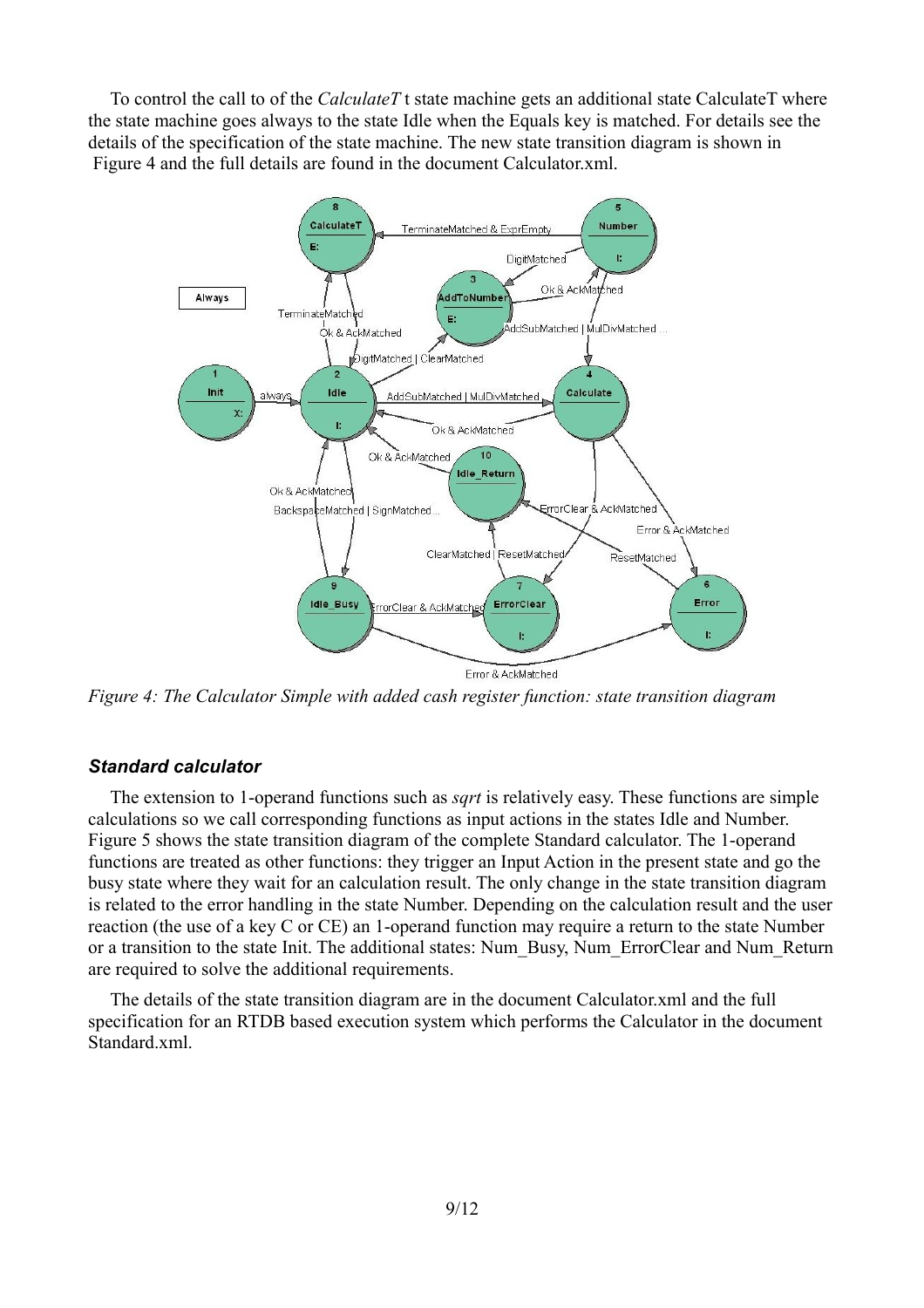

<span id="page-9-0"></span>*Figure 5: The Calculator Standard state transition diagram*

# *Testing*

To test the design we have written a Calculator User Interface CalculatorUI (see [Figure 6\)](#page-9-1).

| <b>Calculator UI</b> |       |    |           |      |
|----------------------|-------|----|-----------|------|
|                      |       |    |           |      |
|                      |       |    |           | 0    |
|                      |       |    |           |      |
| Backspace            |       | CE |           | C    |
| 7                    | 8     | 9  |           | sqrt |
| 4                    | 5     | 6  | $\star$   | %    |
| 1                    | 2     | 3  |           | 1/x  |
| 0                    | $+/-$ |    | $\ddot{}$ |      |
| connected            |       |    |           |      |

<span id="page-9-1"></span>*Figure 6: User interface for the Calculator*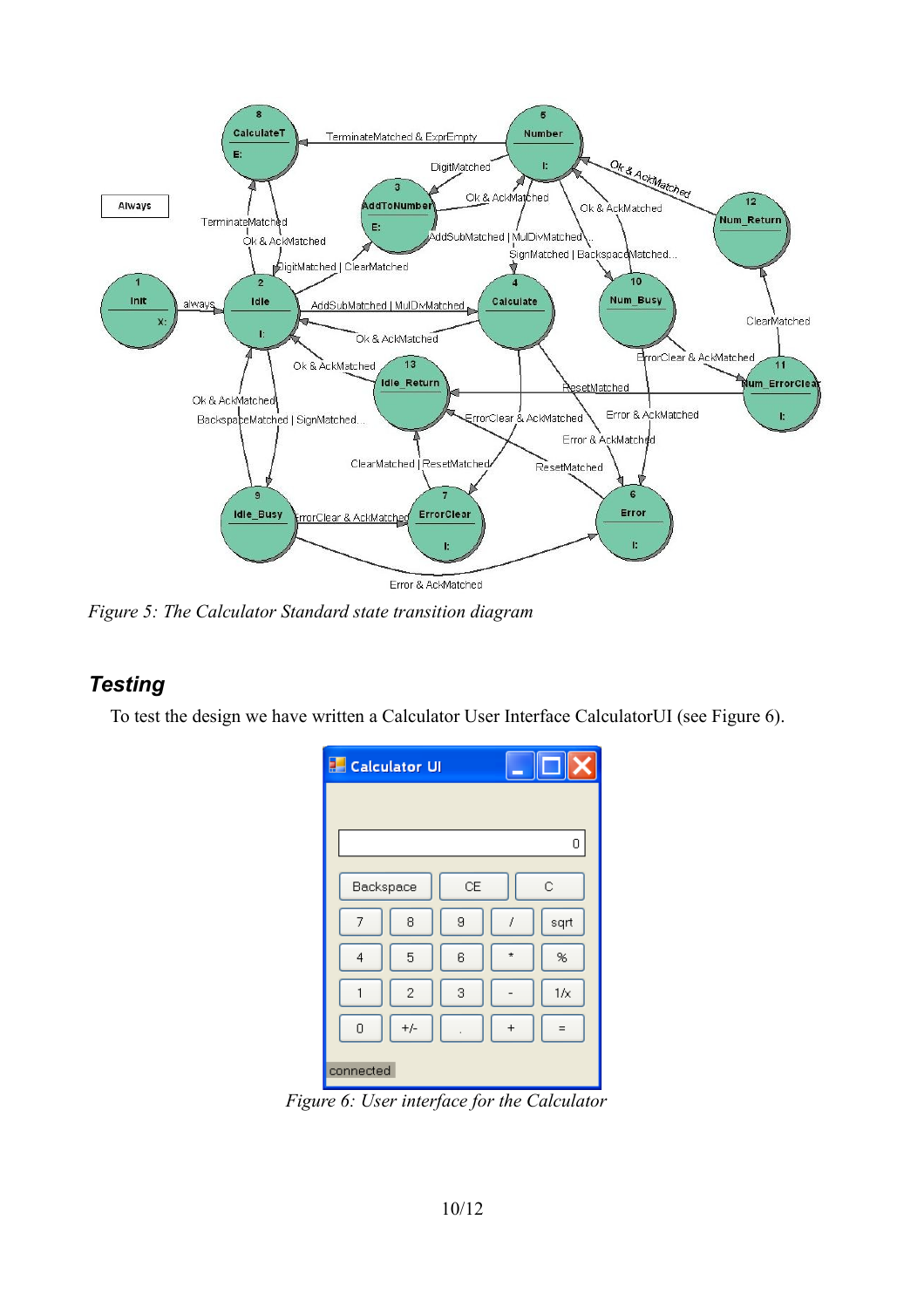It is a program written in C#. The user interface starts the Calculator and connects via tcp/ip interface (RtdbClient DLL) to it. The Calculator is an RTDB based embedded application. It allows testing of Calculator functionality. This study has been devoted to the control problem of a Calculator. Therefore when writing the calculation function we did not care about the numerical problems, just using the standard C++ arithmetic function for double float numbers.

## *Conclusions*

The design, specification and implementation of a calculator illustrates well the concept of the partition of control and data flow based on the virtual environment idea.

The basic idea of the software solution for a calculator is to parse the string created by keys typed and execute it if appropriate. It sounds simple. The difficulty is the control of unexpected sequences of keys. We may say that the parser should react appropriately detecting the unexpected keys. The problem is that the definition of an unexpected key is context dependent. To recognize the context by conventional programming we may use flags and this is the source of problems: the control of flags leads to obscure programs that are difficult to develop and maintain. Experience shows that we may become crazy working with such software. Flags in a program mean that the software has a sequential character and the flags may be replaced by a state machine which is in a rule far easier to understand than the flags.

The state machine required by any software is a result of analysis and design. Before we start to specify a state machine we must work out a clear picture of the task that the state machine is to take over. The aim of introduction of the state machine in software is not to eliminate all "if then else" statements. No, the state machine is required to take over the sequential (state dependent) part of the software control. For instance, the state machine should not be involved into checking whether the divisor equals 0. If you start to define a state machine on that level you will get a monster that may be as difficult to understand as chaotic software with flags. In the design phase you have to identify the essential control problem that is to be realized by the state machine. The design is the most difficult and responsible part of the project. A design determines the quality of the software, in that case the quality of the control flow. The use of state machines in the software does not automatically guarantees a better result. The correct use of state machines is the aim.

Failures in the existing calculators demonstrate that the programming approach used has been not good. Even in such a not very complex software a programmer was not able to get a reliable result, i.e. calculators working always in an intuitively reasonable fashion. If correctly applied, the state machine concept allows us to produce software that works exactly as required. Any changes or expansions can be done fairly easily without any danger of crashing the existing part. This is a feature of StateWORKS valid when applied to much larger projects.

We have discussed the essential phases of a project:

- Defining the application
- Designing the control system
- Specifying the state machine

StateWORKS is a system generating a true executable specification. It is achieved by "transforming" the real signals into the virtual environment. The actual specification of the system behavior modeled by state machines is done using control values and action defined for the RTDB objects.

The state machine as designed could be a good starting point to expand its functionality to the Windows Scientific calculator. In principle, it requires addition of functions for the other 1-operand keys. This means that the state machine diagram should change only slightly if ever.